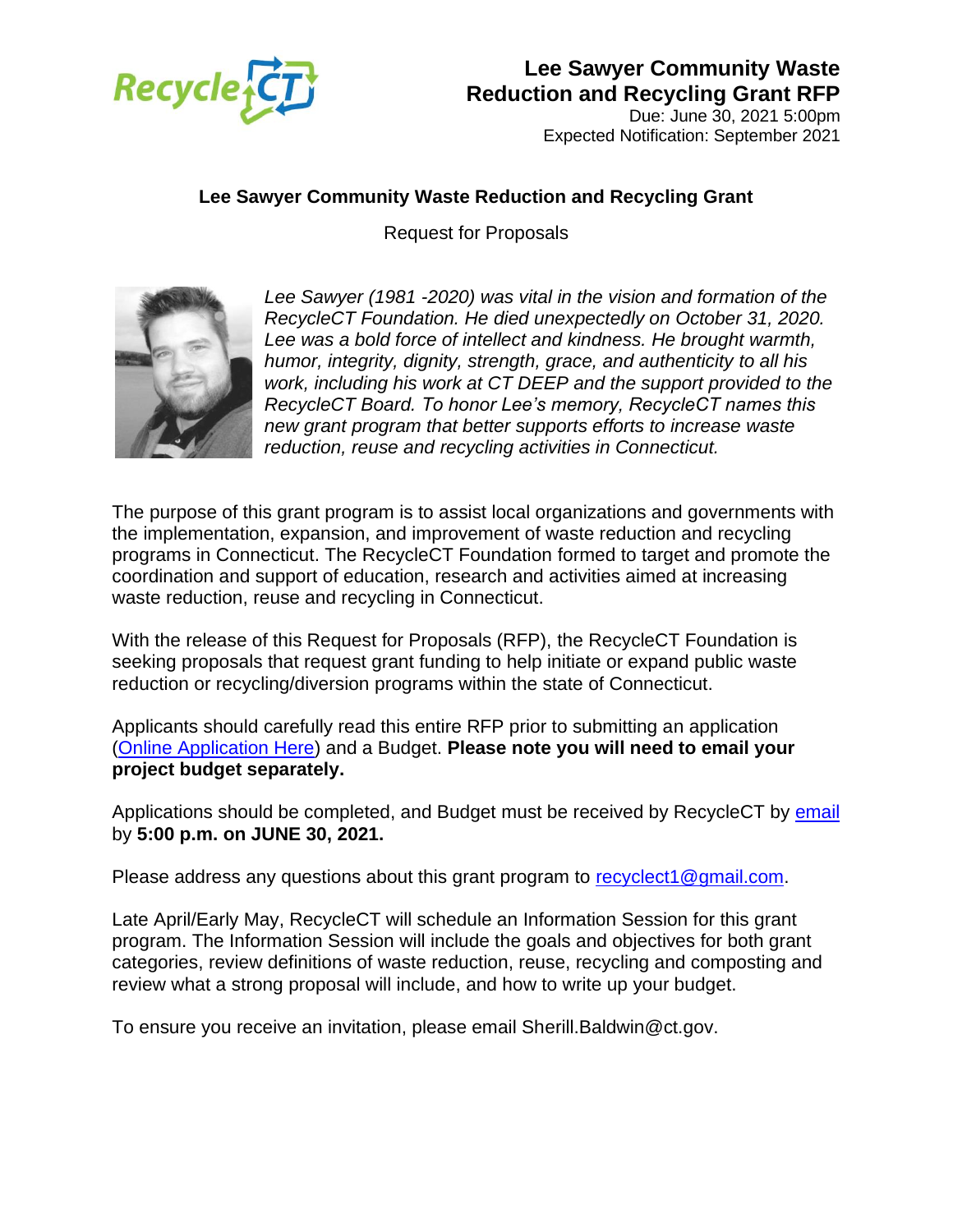

Due: June 30, 2021 5:00pm Expected Notification: September 2021

#### **Lee Sawyer Community Waste Reduction and Recycling Grant** parameters:

The Lee Sawyer Community Waste Reduction and Recycling Grant is intended to fund projects that reduce or eliminate solid waste at its source, promote sustainable reuse of existing materials, promote recycling of materials not currently being captured, or increase diversion of Connecticut's mandatory and non-mandatory recyclables and organics from incineration or landfill. Projects should help communities build lasting capacity to reduce waste, or reuse/divert materials from the waste stream and / or that increase public awareness of waste reduction and recycling.

#### **This Grant RFP has two categories – pick one:**

1. Waste Reduction and Reuse Project or,

2. Recycling and Diversion Project

# **Category 1: Waste Reduction and Reuse Projects**

*Grant will be considered from \$1000 to \$15,000.*

Waste Reduction and Reuse Project Grant seeks to fund projects that reduce or eliminate solid waste at its source and create opportunities for sustainable reuse of existing materials.

Preventing the generation of waste is the highest priority in the EPA waste management hierarchy "reduce, reuse, recycle" and the Connecticut Comprehensive Materials Management Strategy (LINK?). Waste prevention or waste reduction is an upstream activity that involves reducing waste through changes in the design, purchase and use of materials. In simplest form, waste prevention means using less stuff.

Waste reduction has the potential for large environmental benefits because it typically reduces environmental impact over all stages of the life cycle of materials: resource extraction, manufacturing, transportation and end-of-life management (such as recycling or disposal). For households and businesses alike, waste prevention can also typically save much more money than recycling or composting.

Waste reduction is often associated with reuse because they both reduce waste generation. Waste prevention is very different from recycling. Recycling is a process for redirecting discards away from disposal and back into the flow of commerce, where they are transformed and used as feedstocks to make new products. In contrast, waste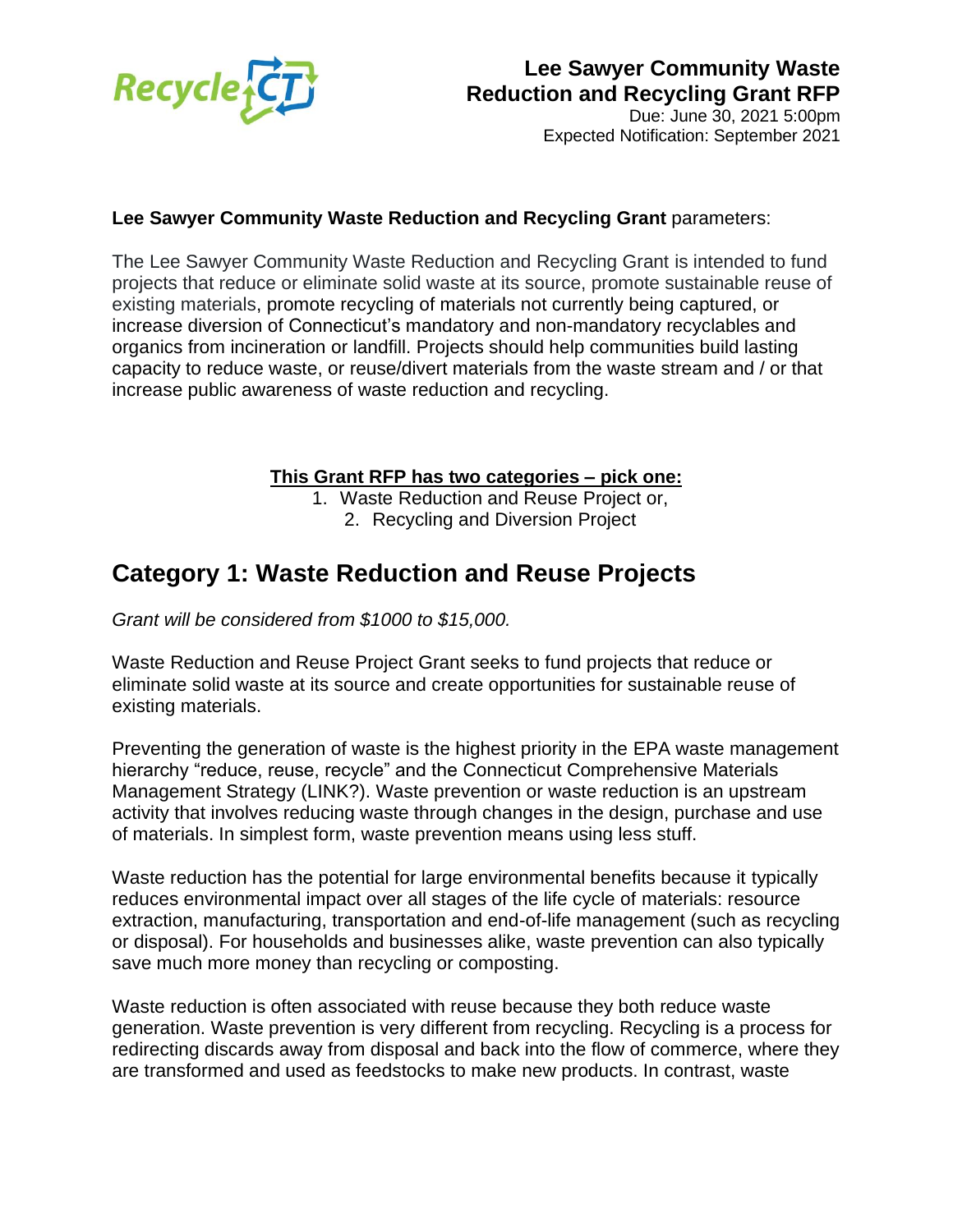

Due: June 30, 2021 5:00pm Expected Notification: September 2021

prevention is about not making waste in the first place – through changing what we use and how we use it.

Examples of projects that would be eligible for Category 1: Waste Reduction and Reuse Project funds include, but are not limited to:

- Development of an innovative new program to promote and enable efforts to reduce waste at its source and/or provide reuse options.
- Food waste reduction promotion, projects that support and promote residents, businesses or others to reduce the amount of food they waste.
- Public awareness campaign that encourages residents to think differently before buying clothes, make smarter choices at the register and extend the life of their clothing.
- Project that helps restaurants only provide single-use napkins, utensils, condiments etc. when customer requests it as opposed to automatically providing it for food take-out orders.
- The creation of a municipal deconstruction project which might include creating administrative program once an ordinance has been passed, or deconstruction training program, development of best-management-practices for municipal deconstruction program, etc.
- Reuse. This grant will support existing or new reuse centers especially regional approaches that link reuse, repurposing, and/or repair with community and economic development efforts.
- New programs or approaches for food recovery and utilizing recovered food, creating best-management practices to replicate in other Connecticut communities or to scale up existing operations.
- Development of swap shops or reuse shacks at municipal/regional transfer stations or community centers.
- Promotion and/or support of zero waste activities and initiatives.
- Reuse includes sharing; sharing projects could include libraries expanding their 'borrowing' options to include other materials such as tools, art, puzzles, cookware, toys, etc. Or documenting/developing best-management-practices for how libraries can expand their borrowing options.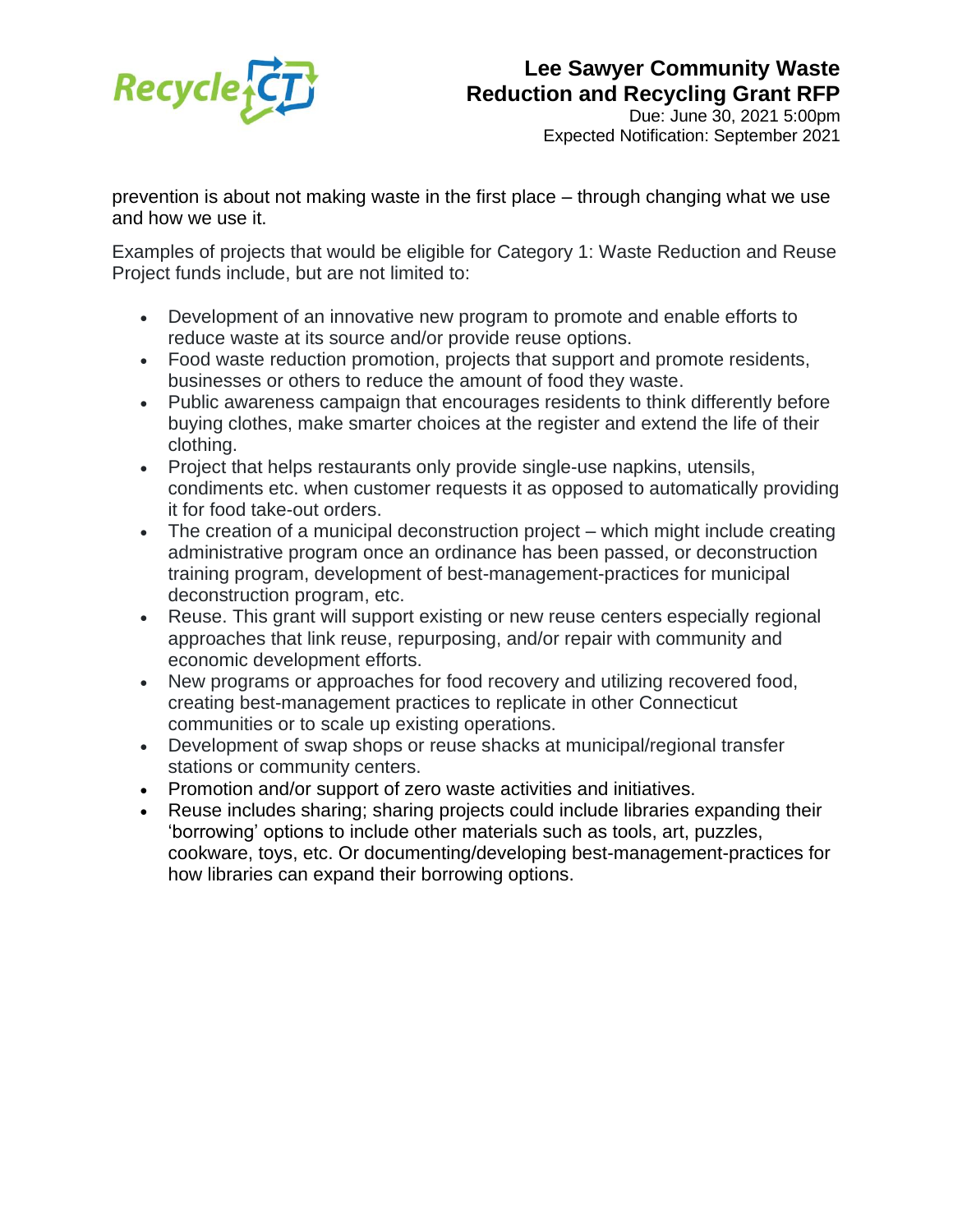

Due: June 30, 2021 5:00pm Expected Notification: September 2021

# **Category 2: Recycling and Diversion Projects**

*Grant will be considered from \$1000 to \$15,000.*

Recycling and Diversion Project Grant seeks to fund projects that promote and/or provide opportunity for recycling of materials not currently being captured including mandatory recyclables and non-traditional materials as well as food scraps and other organics for composting or anaerobic digestion. This grant will support projects that create better efficiencies to collect materials for recycling (which includes organics) or create opportunities to reduce contamination/create better quality materials for endmarkets.

Examples of projects that would be eligible for Category 2: Recycling and Diversion Project funds include, but are not limited to:

- The construction or purchase and set up of on-site systems for collection of food scraps and garden debris at municipal transfer station or other DEEP approved collection site for composting or processing off-site.
- Establishing an on-site compost system for a community, school, institutional facility or business.
- Separate glass collection program.
- Community or regional approach to increasing plastic film collection programs in partnership with local retailers, processors or end-markets.
- Establishing a pilot program to collect and recycle boat wrap covers in partnership with local marinas, recycling processors or end-markets.
- Establish or expand a community composting project at community center, garden, farm or other appropriate location.
- Establish or pilot education-enforcement initiative to reduce contamination of the residential recycling stream – specifically the mixed recycling (single stream) program.
- Municipal pilot or project that links construction & demolition recycling with building permits, demonstrating best management practices for collecting materials for reuse or recycling at the construction site.
- Creation of partnerships, coops or other partnership in downtown or congested area, districts or zones to share collection receptacles, education/promotion and costs for recycling (including food scraps). For-profit businesses must work in partnership with municipality or nonprofit organization to apply.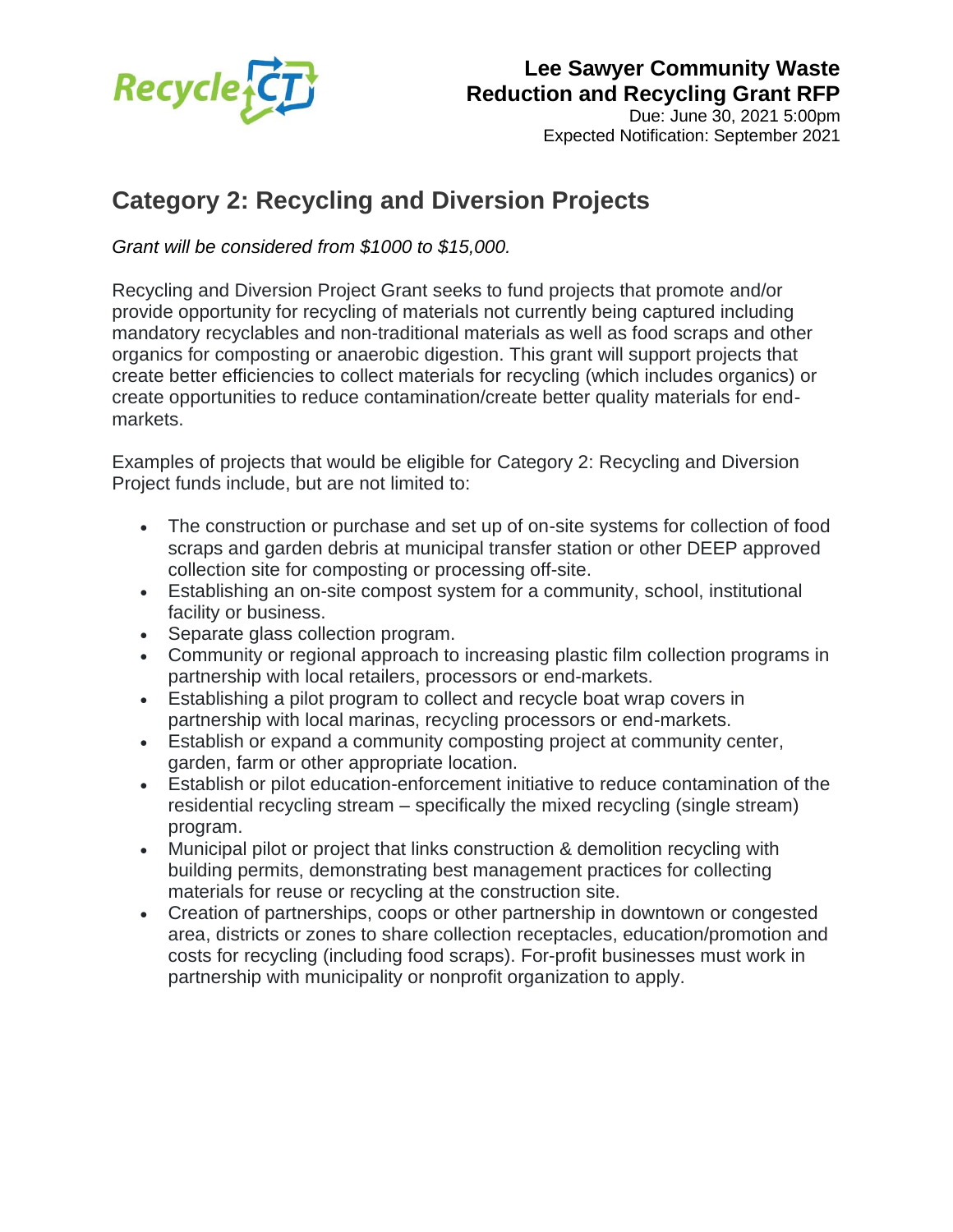

Due: June 30, 2021 5:00pm Expected Notification: September 2021

#### **Important definitions:**

**For purposes of the Lee Sawyer Community Waste Reduction and Recycling Grant,** RecycleCT seeks to reduce, reuse and recycle more solid waste, which includes:

- municipal solid waste (e.g. residential, commercial, institutional)
- organics (wasted food, food scraps, composting, anaerobic digestion)
- construction & demolition debris
- other wastes typically managed by the solid waste industry or generated by the public not included in the above items (e.g. electronic waste, disaster debris, bulky waste, oversized municipal solid waste, litter etc).

Hazardous waste, toxic waste, nuclear waste, and wastewater treatment sludge or biosolids are not included in this definition of solid waste.

Recycling, for the purposes of this grant is the process of redirecting discards away from disposal and back into the flow of commerce, where they are transformed and used as feedstocks to make new products.

Recycling does not include combustion, including incineration, waste-to-energy or pyrolysis.

**Food Scraps -** Uneaten food and food preparation wastes from residences and commercial establishments such as grocery stores, restaurants, and produce stands, institutional cafeterias and kitchens, and industrial sources like employee lunchrooms. (EPA Glossary)

**Recycling –** The processing of solid waste to reclaim material there from (CGS Section 22a-207 (7))

**Recycled-content -** Products are made from materials that would otherwise have been discarded. That means these products are made totally or partially from material contained in the products you recycle, like aluminum soda cans or newspaper. Recycled-content products also can be items that are rebuilt or re-manufactured from used products such as toner cartridges or computers. (Earth 911)

**Reuse** - Using a product or component of municipal solid waste in its original form more than once; e.g., refilling a glass bottle that has been returned or using a coffee can to hold nuts and bolts. (EPA Glossary) Is linked with repairing, sharing, creative reuse/upcycling and building deconstruction.

**Waste Generation -** The weight or volume of materials and products that enter the waste stream before recycling, composting, landfilling, or combustion takes place. Also can represent the amount of waste generated by a given source or category of sources. (EPA Glossary)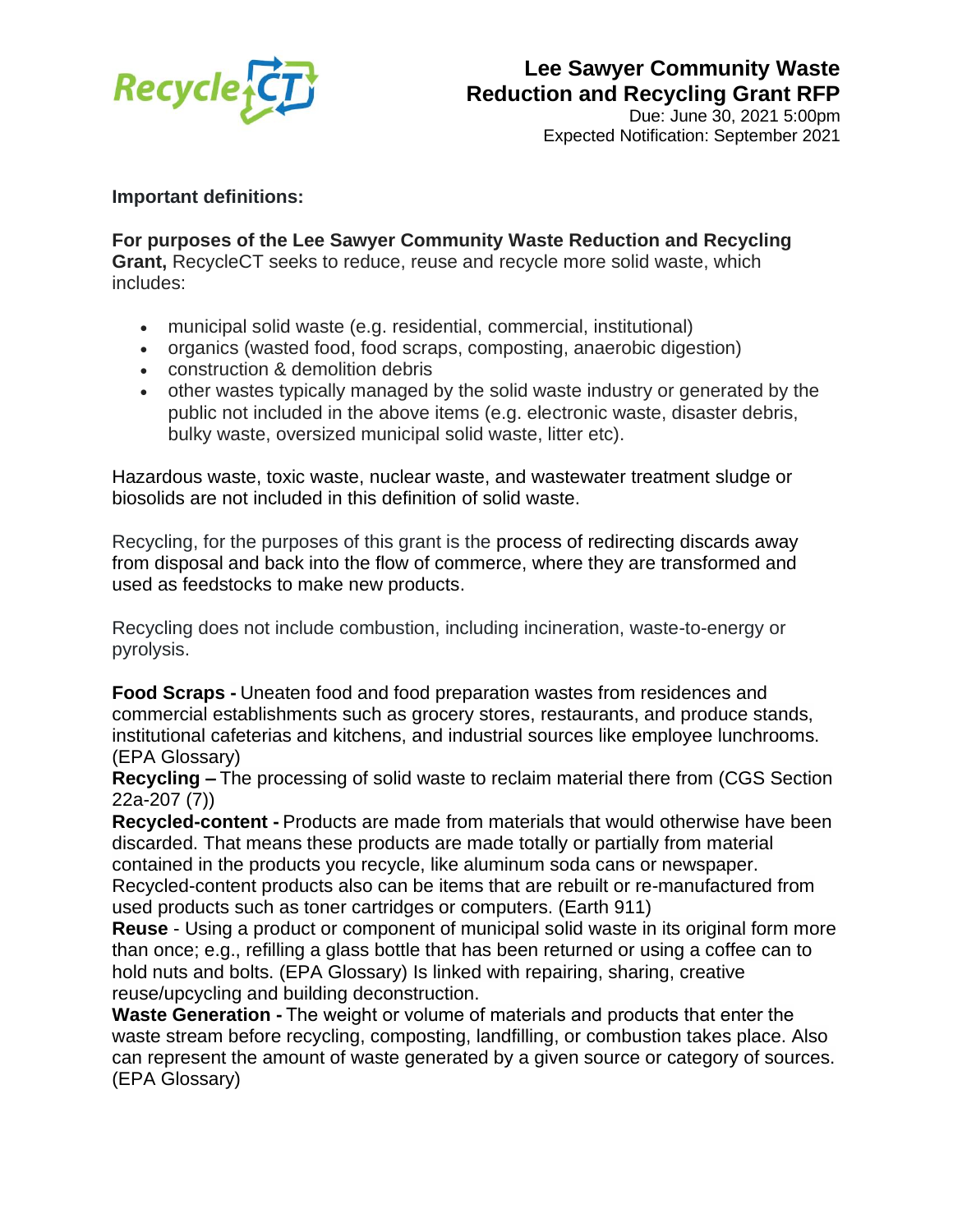

Due: June 30, 2021 5:00pm Expected Notification: September 2021

**Waste Reduction** - Reducing the amount of materials entering the waste stream from a specific source by redesigning products or patterns of production or consumption (e.g., using returnable beverage containers). Synonymous with Source Reduction. (EPA Glossary)

**Zero Waste** - Zero Waste is a goal that is both pragmatic and visionary, to guide people to emulate sustainable natural cycles, where all discarded materials are resources for others to use. Zero Waste means designing and managing products and processes to reduce the volume and toxicity of waste and materials generated, conserve and recover all resources, and not burn or bury them. Implementing Zero Waste will eliminate all discharges to land, water or air that may be a threat to planetary, human, animal or plant health. (Zero Waste International Alliance)

All proposed projects should protect human and environmental health and comply with all Connecticut and Federal laws.

#### **Selection Criteria**

Applicants may submit more than one proposal, but only one project per applicant will be funded per year.

#### **Selection criteria of your project/proposal include:**

- Amount of waste to be reduced, reused or diverted through recycling or composting.
- Likelihood of success and long-term sustainability of project/effectiveness.
- Transferability of project to other communities/institutions/businesses.
- Project has potential to create new best management practices, applicable locally or statewide.
- Creativity and innovation in addressing an identified but unmet need.
- Proposals for pilot projects will be considered under the terms of the project grant requirements.
- Evidence of partnerships, created or leveraged within neighborhoods, communities or regions in Connecticut.
- Evidence applicant can deliver on its promise of completing tasks for project proposed within application.
- Leveraging additional funds will make your proprosal stronger. RecycleCT is also open to providing grant fund awards, if awarded, to existing SustainableCT Match Fund efforts (need better wording here)… (LINK to SustainableCT match funds program).
- Availability of funds.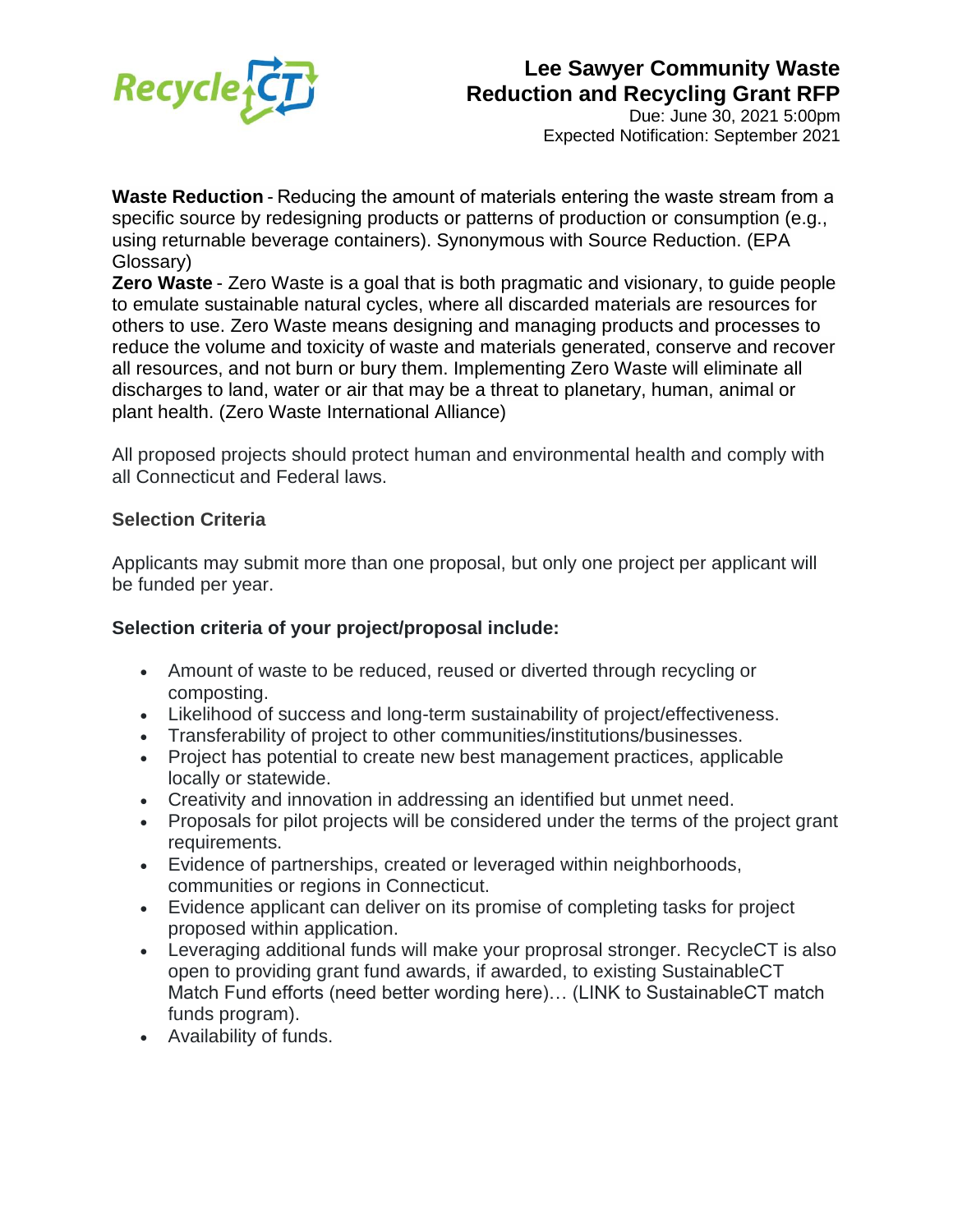

Due: June 30, 2021 5:00pm Expected Notification: September 2021

#### **Eligibility:**

- Project must take place in and/or be for the benefit of Connecticut residents, businesses or statewide community.
- All applicants must hold a 501(c)3 or other tax-exempt status, or work with a fiscal sponsor. Eligible applicants may include higher education institutions, municipalities, municipal or regional planning organizations, special districts (e.g. school districts, public housing authorities), and non-profit organizations (including institutes, alliances, or trusts).

#### **Application Submission:**

Applicants should carefully read this entire RFP prior to submitting their APPLICATION.

- Applications must be received by RecycleCT by **5:00 p.m. on JUNE 30, 2021.**
- Please address any questions about this grant program to [recyclect1@gmail.com.](mailto:recyclect1@gmail.com)

#### **Application Process:**

All applications must have:

- 1. **Completed and signed application**; signature should be an official authorized to sign, such as an executive director, board chair, municipal CEO or appropriate personnel.
- 2. **Organization Information**, including qualifications of project staff or partners
- 3. **Completed Narrative/description of the project,** including how this initiative will lead to increase waste reduction, reuse, or recycling activities.
- 4. **Project budget**, that includes the amount requested, how funds will be used, any matching funds already raised or being sought for this project.
- 5. **Copy of 501c3 determination letter** (Note, if working with fiscal sponsor, check will be made out to fiscal sponsor).
- 6. **Plan for how to evaluate success**, collect metrics etc. **for final report** due within 1 year of receiving grant funds**.**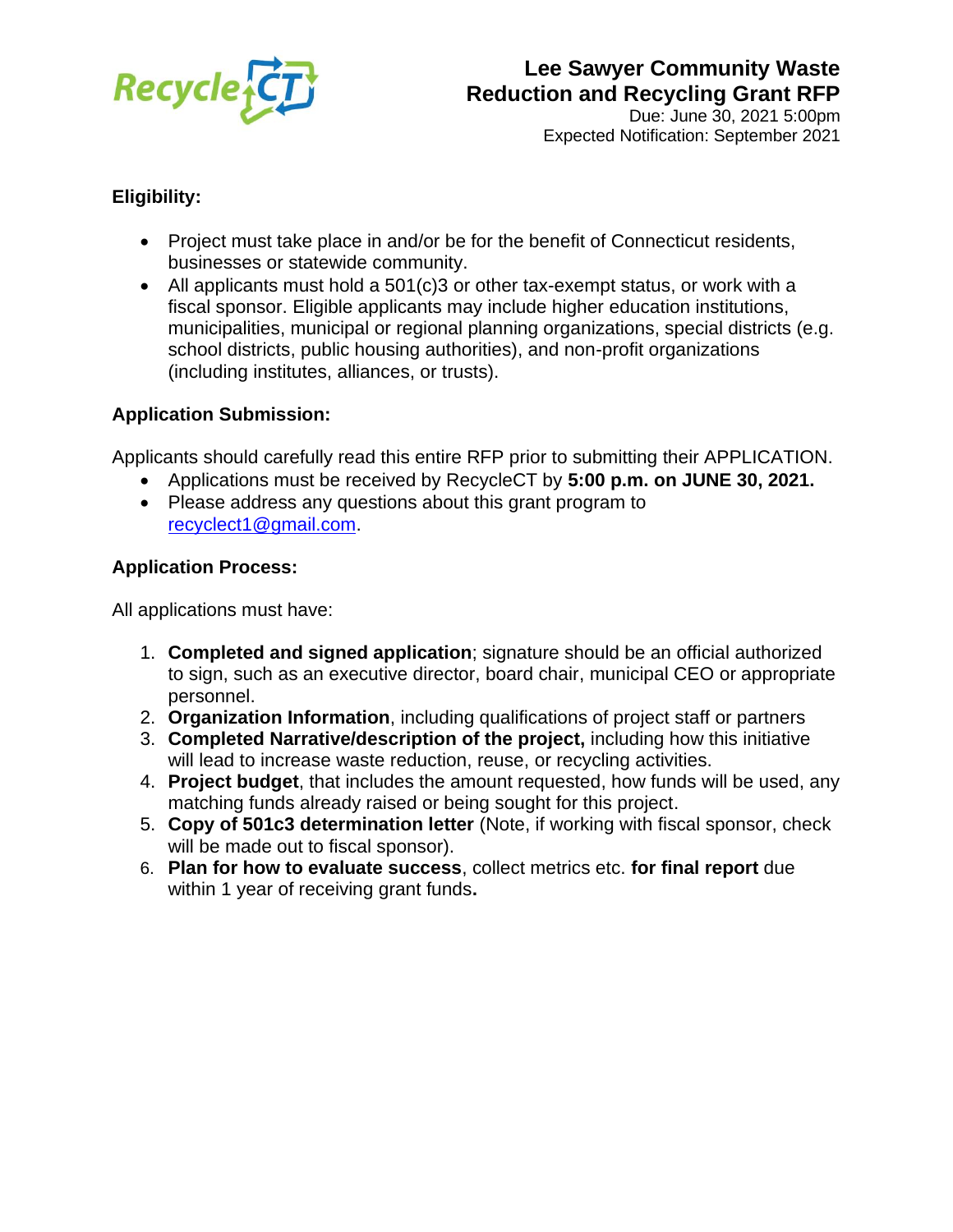

Due: June 30, 2021 5:00pm Expected Notification: September 2021

# Frequently Asked Questions

# Lee Sawyer Community Waste Reduction and Recycling Grant

| Question                                                                                                                                                   | <b>Waste Reduction and Reuse</b><br><b>Application</b>                                                                                                                                                            | <b>Recycling and Diversion</b><br><b>Application</b>                                                                                                                                                            |
|------------------------------------------------------------------------------------------------------------------------------------------------------------|-------------------------------------------------------------------------------------------------------------------------------------------------------------------------------------------------------------------|-----------------------------------------------------------------------------------------------------------------------------------------------------------------------------------------------------------------|
| How do I<br>submit my<br>application?                                                                                                                      | Online:<br>https://forms.office.com/Pages/Respons<br>ePage.aspx?id=-<br>nyLEd2juUiwJjH_abtziyIrx8YVrPlHoUM<br>bvxlga95UNEhMMk4xNkExTzNIWFVE<br>V1VYRjFJVE42SS4u                                                   | Online:<br>https://forms.office.com/Pages/Response<br>Page.aspx?id=-<br>nyLEd2juUiwJjH_abtziyIrx8YVrPlHoUMb<br>vxIga95UNEhMMk4xNkExTzNIWFVEV1<br>VYRjFJVE42SS4u                                                 |
| How do I<br>submit the<br>budget for my<br>project?                                                                                                        | Email to RecycleCT1@gmail.com<br>Make sure the budget includes the<br>name of your organization, contact<br>information and name of project.                                                                      | Email to RecycleCT1@gmail.com<br>Make sure the budget includes the<br>name of your organization, contact<br>information and name of project.                                                                    |
| How will I know<br>if my grant has<br>been awarded?                                                                                                        | RecycleCT will notify the contact<br>person(s) listed in the application by<br>email, if email provided, with a<br>decision.<br>Applicants will be notified about the<br>grant awards in September 2021           | RecycleCT will notify the contact<br>person(s) listed in the application by<br>email, if email provided, with a<br>decision.<br>Applicants will be notified about the<br>grant awards in September 2021         |
| If my<br>organization's<br>grant proposal<br>was not<br>selected for<br>funding, how<br>long do I need<br>to wait before<br>submitting the<br>application? | This is a new grant program, so<br>receiving past grants from<br>RecycleCT will not have any bearing<br>on your application.                                                                                      | This is a new grant program, so<br>receiving past grants from<br>RecycleCT will not have any bearing<br>on your application.                                                                                    |
| Do you have<br>examples of<br>projects that<br>would be<br>funded?                                                                                         | <b>Review the Lee Sawyer Community</b><br><b>Waste Reduction and Recycling</b><br>Grant RFP, specifically the<br>examples of types of programs<br>funded under the Waste Reduction<br>and Reuse Project category. | <b>Review the Lee Sawyer Community</b><br><b>Waste Reduction and Recycling</b><br>Grant RFP, specifically the examples<br>of types of programs funded under<br>the Recycling and Diversion<br>Project category. |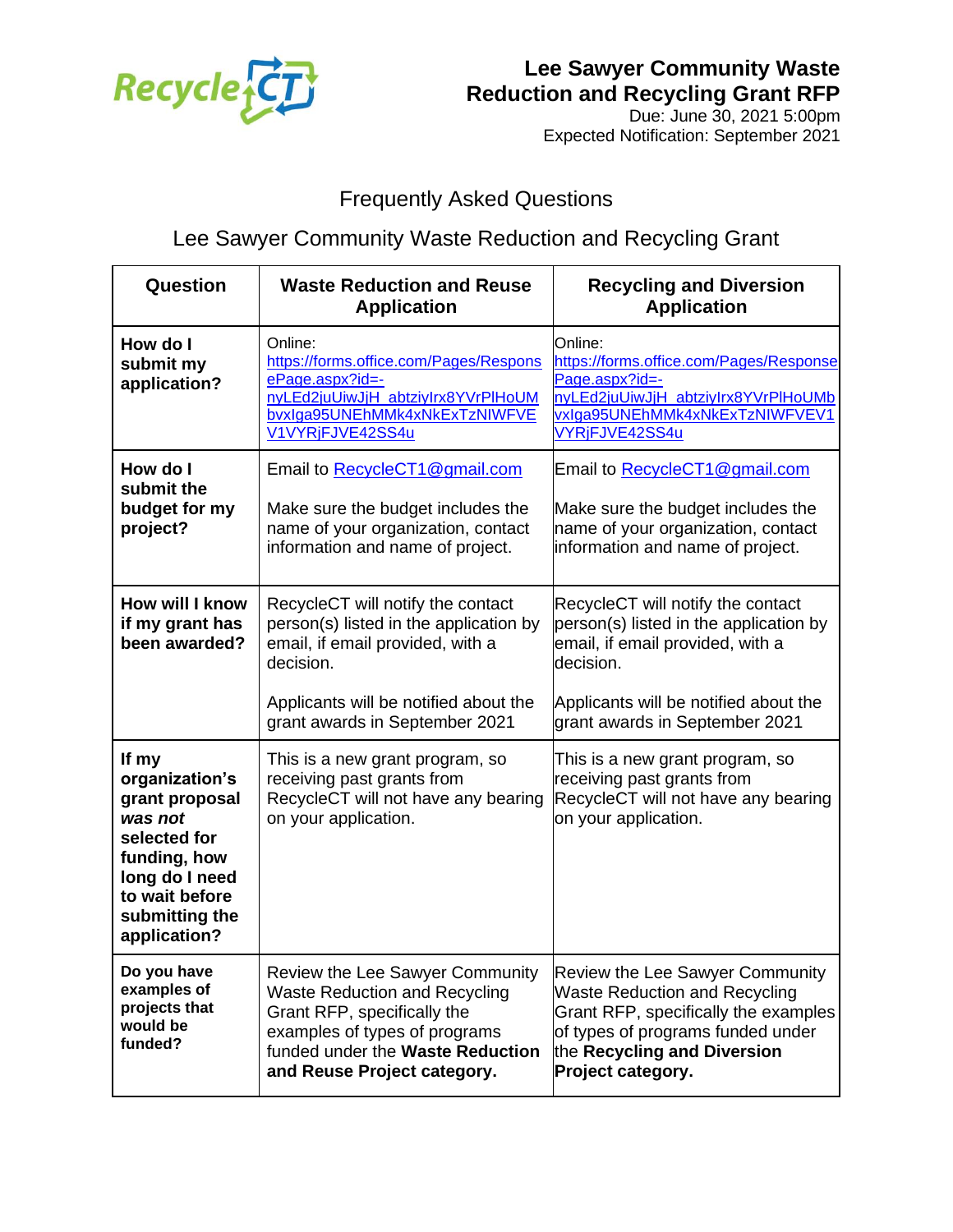

Due: June 30, 2021 5:00pm Expected Notification: September 2021

| Are there<br>projects<br><b>RecycleCT will</b><br>not fund? | <b>RecycleCT Foundation funds MAY</b><br>NOT be used for:<br><b>Fundraisers</b><br>$\bullet$<br><b>Capital Campaigns</b><br>Religious purposes (note,<br>$\bullet$<br>parochial schools may apply,<br>funds cannot be used for<br>religious activities)<br>Projects outside the eligible<br>criteria | <b>RecycleCT Foundation funds MAY</b><br>NOT be used for:<br><b>Fundraisers</b><br>$\bullet$<br><b>Capital Campaigns</b><br>$\bullet$<br>Religious purposes (note,<br>$\bullet$<br>parochial schools may apply,<br>funds cannot be used for<br>religious activities)<br>Projects outside the eligible<br>$\bullet$<br>criteria |
|-------------------------------------------------------------|------------------------------------------------------------------------------------------------------------------------------------------------------------------------------------------------------------------------------------------------------------------------------------------------------|--------------------------------------------------------------------------------------------------------------------------------------------------------------------------------------------------------------------------------------------------------------------------------------------------------------------------------|
| <b>What projects</b><br>have been<br>funded in the<br>past? | This is a new grant program, you<br>can learn about past School Grant<br>and Innovation Grant recipients in<br>RecycleCT's Annual Reports and<br>Case Studies.<br>http://www.recyclect.com/about-<br>us.html                                                                                         | This is a new grant program, you can<br>learn about past School Grant and<br>Innovation Grant recipients in<br>RecycleCT's Annual Reports and<br>Case Studies.<br>http://www.recyclect.com/about-<br>us.html                                                                                                                   |
| <b>When should</b><br>project be<br>complete?               | This is a one-year grant program.<br>Projects should be completed before<br>or by October 31, 2022.                                                                                                                                                                                                  | This is a one-year grant program.<br>Projects should be completed before<br>or by October 31, 2022.                                                                                                                                                                                                                            |
| When do I<br>receive the grant<br>award?                    | Grant recipients will receive half<br>their award upon notification of<br>winning an award. The remaining<br>balance of your grant award will be<br>given after your final report has<br>been received and reviewed.                                                                                 | Grant recipients will receive half their<br>award upon notification of winning an<br>award. The remaining balance of<br>your grant award will be given after<br>your final report has been received<br>and reviewed.                                                                                                           |
| Is there a final<br>report due?                             | Yes. Grant recipients will receive<br>half their award upon notification of<br>winning an award. The remaining<br>balance of your grant award will be<br>given after your final report has<br>been received and reviewed.                                                                            | Yes. Grant recipients will receive half<br>their award upon notification of<br>winning an award. The remaining<br>balance of your grant award will be<br>given after your final report has been<br>received and reviewed.                                                                                                      |
| When is the final<br>report due?                            | The final report is due within 1 year<br>of receiving grant funds from<br>RecycleCT. Final reports should be<br>submitted to<br>RecycleCT1@gmail.com no later<br>than November 30, 2022.                                                                                                             | The final report is due within 1 year<br>of receiving grant funds from<br>RecycleCT. Final reports should be<br>submitted to<br>RecycleCT1@gmail.com no later<br>than November 30, 2022.                                                                                                                                       |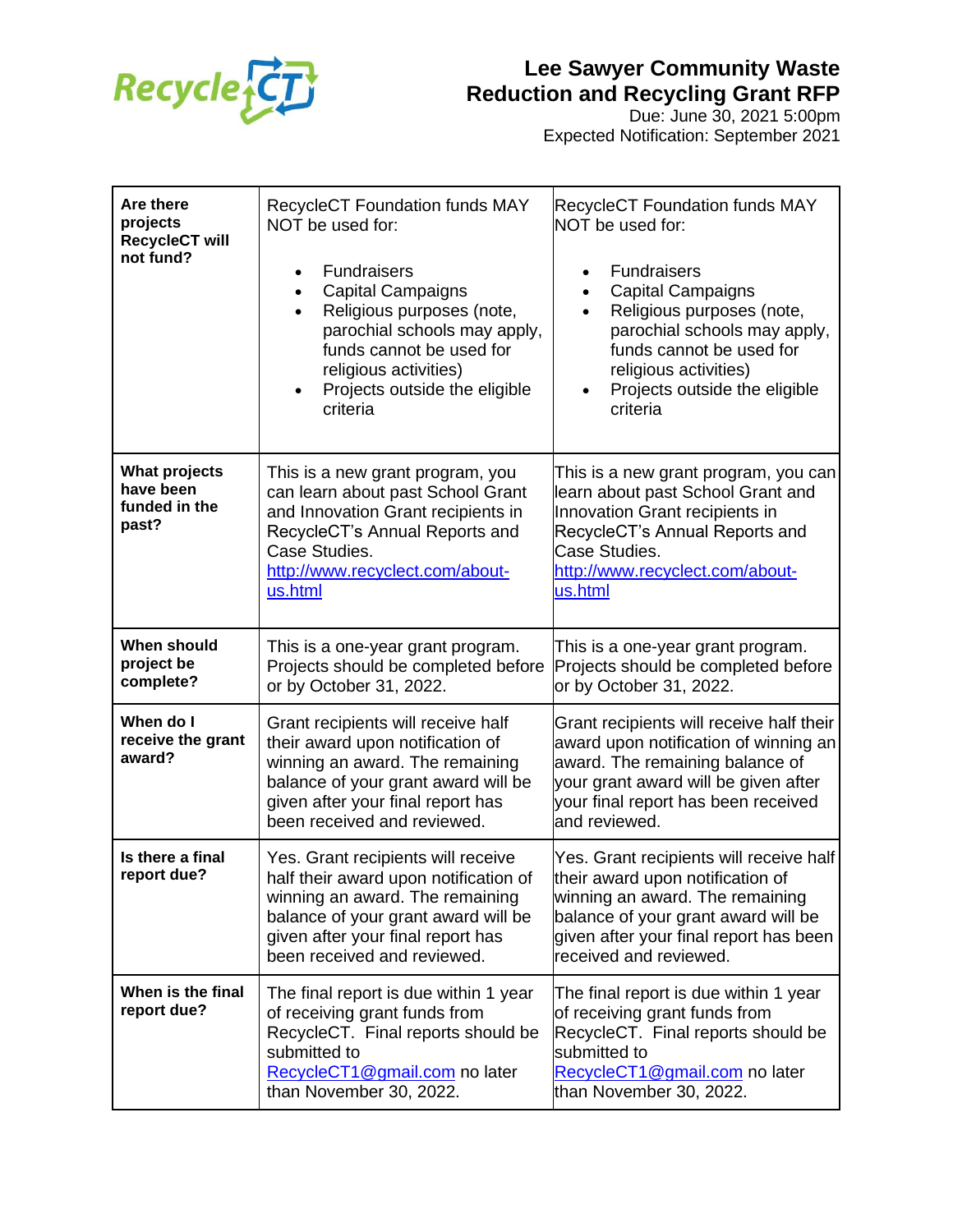

Due: June 30, 2021 5:00pm Expected Notification: September 2021

| If my project is<br>completed earlier<br>than one year,<br>can I submit the<br>final project<br>earlier? Will I<br>also get the<br>second half of<br>the award<br>earlier? | Yes. If you have a shorter project<br>than a one-year timeline and you<br>receive an award, you can submit<br>your final report once your project is<br>complete. The remaining balance of<br>your grant award will be given after<br>the final report has been received<br>and reviewed.                                                                                                                                                                                                                                                                                                                                                                                                                                                                                                                                                                                                                                                                                                                                                                                    | Yes. If you have a shorter project<br>than a one-year timeline and you<br>receive an award, you can submit<br>your final report once your project is<br>complete. The remaining balance of<br>your grant award will be given after<br>the final report has been received<br>and reviewed.                                                                                                                                                                                                                                                                                                                                                                                                                                                                                                                                                                                                                                                                                                                                                                                                                                                                                    |
|----------------------------------------------------------------------------------------------------------------------------------------------------------------------------|------------------------------------------------------------------------------------------------------------------------------------------------------------------------------------------------------------------------------------------------------------------------------------------------------------------------------------------------------------------------------------------------------------------------------------------------------------------------------------------------------------------------------------------------------------------------------------------------------------------------------------------------------------------------------------------------------------------------------------------------------------------------------------------------------------------------------------------------------------------------------------------------------------------------------------------------------------------------------------------------------------------------------------------------------------------------------|------------------------------------------------------------------------------------------------------------------------------------------------------------------------------------------------------------------------------------------------------------------------------------------------------------------------------------------------------------------------------------------------------------------------------------------------------------------------------------------------------------------------------------------------------------------------------------------------------------------------------------------------------------------------------------------------------------------------------------------------------------------------------------------------------------------------------------------------------------------------------------------------------------------------------------------------------------------------------------------------------------------------------------------------------------------------------------------------------------------------------------------------------------------------------|
| What types of<br>information<br>should be in the<br>final report?                                                                                                          | The Final Report should include:<br>Program: Provide a short<br>description of the original project,<br>including goals and objectives.<br><b>Evaluation: The Report should</b><br>include:<br>If and how your project/program<br>goals were met, or if they were<br>not, why they were not met.<br>Answer questions, "did the<br>$\bullet$<br>project have success? How<br>so?" If not, what were the<br>challenges faced and/or how<br>would you do it differently?<br>Please share any data or<br>$\bullet$<br>metrics, photographs, video clips<br>etc. that shares the success of<br>the project. Depending on your<br>project, metrics would be<br>number of participants involved<br>in learning and/or action, amount<br>of materials/waste prevented,<br>reduced, recovered for reuse<br>and/or recycled, composted, etc.<br>Include any<br>partners/partnerships that<br>helped make this a success.<br>Was this a one-time project or<br>will it continue? How will it<br>continue?<br><b>Budget: how grant funds were</b><br>spent on meeting the project goals. | The Final Report should include:<br>Program: Provide a short<br>description of the original project,<br>including goals and objectives.<br><b>Evaluation: The Report should</b><br>linclude:<br>If and how your project/program<br>$\bullet$<br>goals were met, or if they were<br>not, why they were not met.<br>Answer questions, "did the<br>$\bullet$<br>project have success? How so?"<br>If not, what were the challenges<br>faced and/or how would you do it<br>differently?<br>Please share any data or metrics,<br>photographs, video clips etc. that<br>shares the success of the project.<br>Depending on your project,<br>metrics would be number of<br>participants involved in learning<br>and/or action, amount of<br>materials/waste prevented,<br>reduced, recovered for reuse<br>and/or recycled, composted, etc.<br>Include any partners/partnerships<br>that helped make this a success.<br>Was this a one-time project or will<br>it continue? How will it continue?<br><b>Budget:</b> how grant funds were spent<br>on meeting the project goals.<br>Final reports should be submitted<br>to: RecycleCT1@gmail.com No later<br>than November 30, 2022. |